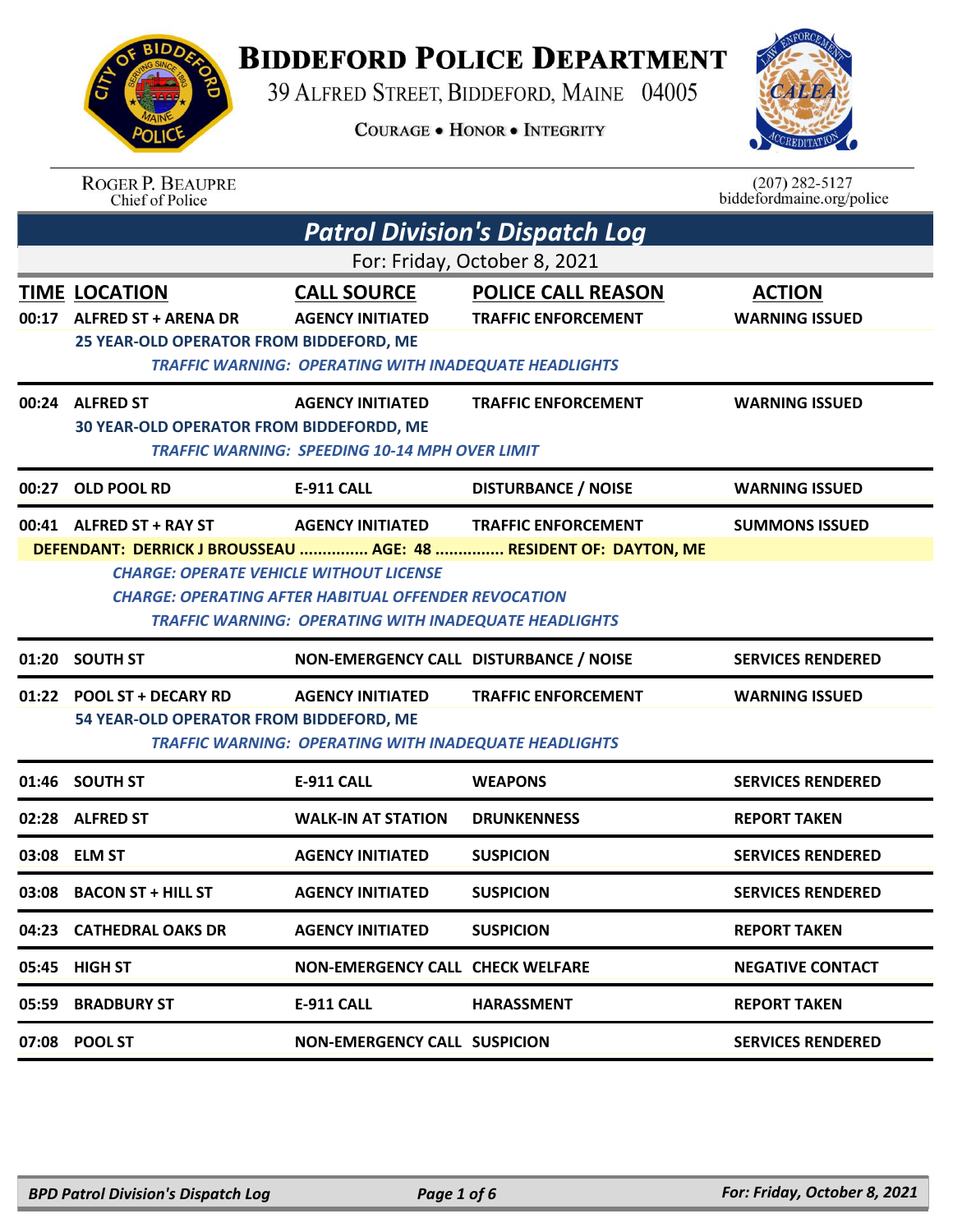| 08:05 | <b>TIME LOCATION</b><br><b>ALFRED ST</b>                                                                                                                                                                                                                        | <b>CALL SOURCE</b><br><b>AGENCY INITIATED</b>                                                                                  | <b>POLICE CALL REASON</b><br><b>TRAFFIC ENFORCEMENT</b>                                                                                                                | <b>ACTION</b><br><b>VSAC ISSUED</b> |
|-------|-----------------------------------------------------------------------------------------------------------------------------------------------------------------------------------------------------------------------------------------------------------------|--------------------------------------------------------------------------------------------------------------------------------|------------------------------------------------------------------------------------------------------------------------------------------------------------------------|-------------------------------------|
|       | 24 YEAR-OLD OPERATOR FROM BIDDEFORD, ME<br><b>TRAFFIC CITATION: FAILING TO PRODUCE EVIDENCE OF VEHICLE INSURANCE</b><br><b>TRAFFIC CITATION: OPERATE VEHICLE W/O VALID INSPECTION CERTIFICATE</b><br>TRAFFIC WARNING: OPERATING VEHICLE WITH INADEQUATE MUFFLER |                                                                                                                                |                                                                                                                                                                        |                                     |
|       | 08:18 ALFRED ST + GRAHAM ST<br><b>41 YEAR-OLD OPERATOR FROM GORHAM, ME</b>                                                                                                                                                                                      | <b>AGENCY INITIATED</b><br><b>TRAFFIC WARNING: FAILURE TO REGISTER VEHICLE</b><br>TRAFFIC WARNING: SPEEDING 1-9 MPH OVER LIMIT | <b>TRAFFIC ENFORCEMENT</b><br>TRAFFIC CITATION: OPERATE VEHICLE W/O VALID INSPECTION CERTIFICATE                                                                       | <b>VSAC ISSUED</b>                  |
|       | 08:33 ALFRED ST                                                                                                                                                                                                                                                 | NON-EMERGENCY CALL SUSPICION                                                                                                   |                                                                                                                                                                        | <b>SERVICES RENDERED</b>            |
|       | 08:37 ALFRED ST<br>33 YEAR-OLD OPERATOR FROM ROCHESTER, NH                                                                                                                                                                                                      | <b>AGENCY INITIATED</b><br><b>TRAFFIC WARNING: SPEEDING 10-14 MPH OVER LIMIT</b>                                               | <b>TRAFFIC ENFORCEMENT</b>                                                                                                                                             | <b>WARNING ISSUED</b>               |
|       | 08:44 ALFRED ST<br>86 YEAR-OLD OPERATOR FROM BIDDEFORD, ME                                                                                                                                                                                                      | <b>AGENCY INITIATED</b>                                                                                                        | <b>TRAFFIC ENFORCEMENT</b><br>TRAFFIC WARNING: OPERATE VEHICLE W/O VALID INSPECTION CERTIFICATE                                                                        | <b>WARNING ISSUED</b>               |
|       | 08:47 HILL ST                                                                                                                                                                                                                                                   | NON-EMERGENCY CALL PARKING COMPLAINT                                                                                           |                                                                                                                                                                        | <b>SERVICES RENDERED</b>            |
|       | 08:51 ALFRED ST + EDWARDS AVE<br>74 YEAR-OLD OPERATOR FROM ALFRED, ME                                                                                                                                                                                           | <b>AGENCY INITIATED</b>                                                                                                        | <b>TRAFFIC ENFORCEMENT</b><br>TRAFFIC CITATION: PASS 18 OR OLDER; OPER NOT PROPERLY SECURED IN SEAT BELT 1ST OFFENSE                                                   | <b>VSAC ISSUED</b>                  |
|       | 09:02 ALFRED ST                                                                                                                                                                                                                                                 | <b>NON-EMERGENCY CALL SUSPICION</b>                                                                                            |                                                                                                                                                                        | <b>FIELD INTERVIEW</b>              |
|       | 09:03 ALFRED ST<br><b>61 YEAR-OLD OPERATOR FROM KENNEBUNK, ME</b>                                                                                                                                                                                               | <b>AGENCY INITIATED</b><br><b>TRAFFIC WARNING: FAILING TO YIELD RIGHT OF WAY</b>                                               | <b>TRAFFIC ENFORCEMENT</b><br><b>TRAFFIC CITATION: FAILING TO PRODUCE EVIDENCE OF VEHICLE INSURANCE</b>                                                                | <b>VSAC ISSUED</b>                  |
|       | 09:11 ALFRED ST<br>51 YEAR-OLD OPERATOR FROM BIDDEFORD, ME                                                                                                                                                                                                      | <b>AGENCY INITIATED</b>                                                                                                        | <b>TRAFFIC ENFORCEMENT</b><br>TRAFFIC WARNING: FAILING TO NOTIFY STATE OF NAME AND ADDRESS CHANGE<br>TRAFFIC WARNING: OPERATE VEHICLE W/O VALID INSPECTION CERTIFICATE | <b>WARNING ISSUED</b>               |
|       | 09:22 ALFRED ST + BARRA RD<br>29 YEAR-OLD OPERATOR FROM BIDDEFORD, ME                                                                                                                                                                                           | <b>AGENCY INITIATED</b><br><b>TRAFFIC CITATION: SPEEDING 15-19 MPH OVER LIMIT</b>                                              | <b>TRAFFIC ENFORCEMENT</b>                                                                                                                                             | <b>VSAC ISSUED</b>                  |
|       | 09:31 ALFRED ST + WELLSPRING RD AGENCY INITIATED<br><b>49 YEAR-OLD OPERATOR FROM SACO, ME</b>                                                                                                                                                                   | <b>TRAFFIC WARNING: FAILURE TO REGISTER VEHICLE</b>                                                                            | <b>TRAFFIC ENFORCEMENT</b>                                                                                                                                             | <b>WARNING ISSUED</b>               |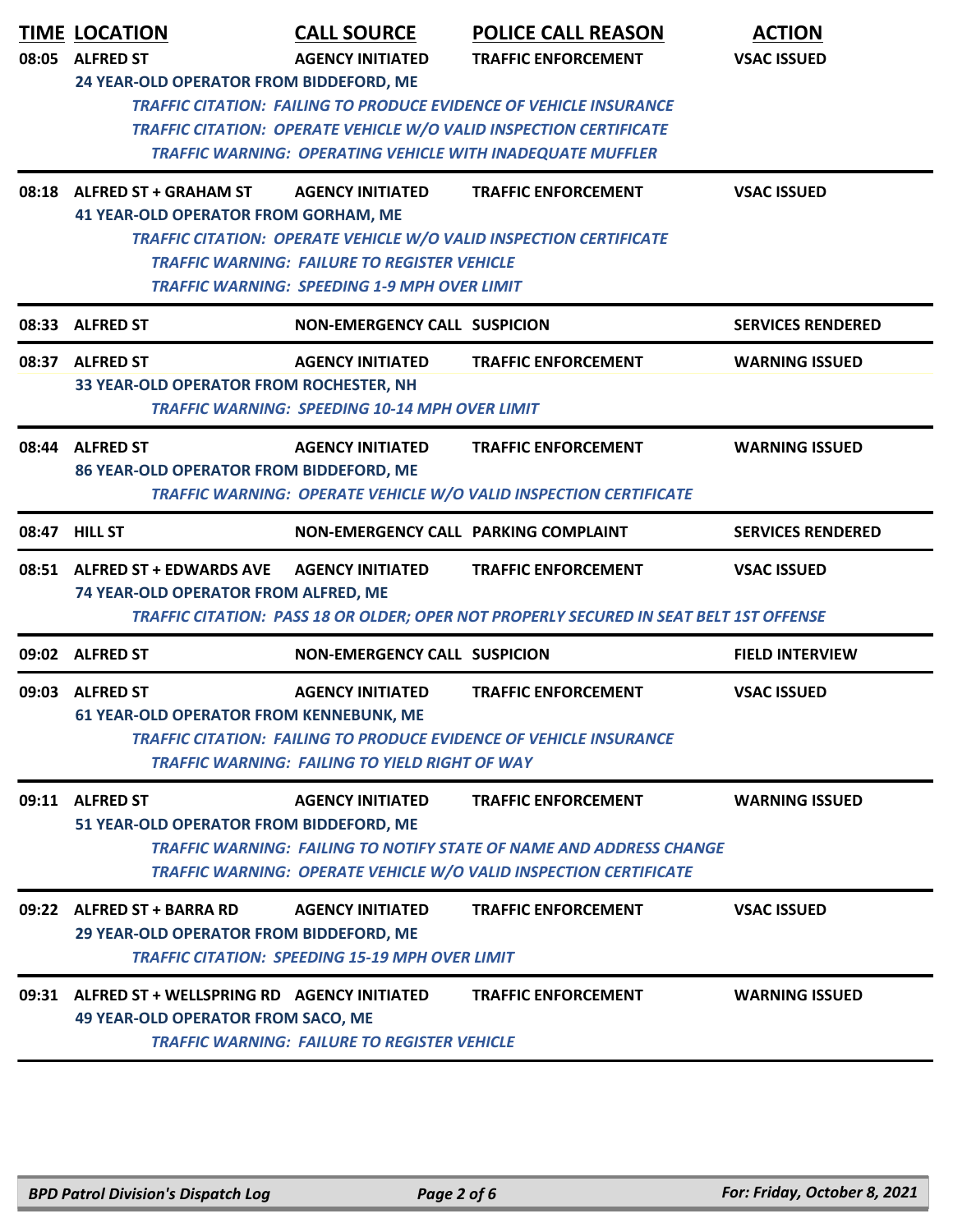|       | <b>TIME LOCATION</b>                                                          | <b>CALL SOURCE</b>                                        | <b>POLICE CALL REASON</b>                                                                     | <b>ACTION</b>               |  |
|-------|-------------------------------------------------------------------------------|-----------------------------------------------------------|-----------------------------------------------------------------------------------------------|-----------------------------|--|
|       | 09:36 BARRA RD + ALFRED ST<br>54 YEAR-OLD OPERATOR FROM OLD ORCHARD BEACH, ME | <b>AGENCY INITIATED</b>                                   | <b>TRAFFIC ENFORCEMENT</b>                                                                    | <b>WARNING ISSUED</b>       |  |
|       |                                                                               | <b>TRAFFIC WARNING: FAILING TO YIELD RIGHT OF WAY</b>     |                                                                                               |                             |  |
|       |                                                                               | TRAFFIC WARNING: SPEEDING 10-14 MPH OVER LIMIT            |                                                                                               |                             |  |
|       | 09:43 ALFRED ST                                                               | <b>AGENCY INITIATED</b>                                   | <b>TRAFFIC ENFORCEMENT</b>                                                                    | <b>WARNING ISSUED</b>       |  |
|       | 54 YEAR-OLD OPERATOR FROM KENNEBUNK, ME                                       |                                                           |                                                                                               |                             |  |
|       |                                                                               |                                                           | <b>TRAFFIC WARNING: OPERATE VEHICLE W/O VALID INSPECTION CERTIFICATE</b>                      |                             |  |
|       | 09:50 ALFRED ST + BARRA RD                                                    | <b>AGENCY INITIATED</b>                                   | <b>TRAFFIC ENFORCEMENT</b>                                                                    | <b>VSAC ISSUED</b>          |  |
|       | 21 YEAR-OLD OPERATOR FROM BIDDEFORD, ME                                       |                                                           |                                                                                               |                             |  |
|       |                                                                               |                                                           | TRAFFIC CITATION: PASS 18 OR OLDER; OPER NOT PROPERLY SECURED IN SEAT BELT 1ST OFFENSE        |                             |  |
|       | 10:01 EDWARDS AVE + ALFRED ST                                                 | <b>AGENCY INITIATED</b>                                   | <b>TRAFFIC ENFORCEMENT</b>                                                                    | <b>WARNING ISSUED</b>       |  |
|       | <b>68 YEAR-OLD OPERATOR FROM SACO, ME</b>                                     |                                                           |                                                                                               |                             |  |
|       |                                                                               | <b>TRAFFIC WARNING: SPEEDING 10-14 MPH OVER LIMIT</b>     |                                                                                               |                             |  |
|       | 10:09 ALFRED ST                                                               | <b>AGENCY INITIATED</b>                                   | <b>TRAFFIC ENFORCEMENT</b>                                                                    | <b>WARNING ISSUED</b>       |  |
|       | 23 YEAR-OLD OPERATOR FROM OLD ORCHARD BEACH, ME                               |                                                           |                                                                                               |                             |  |
|       |                                                                               | <b>TRAFFIC WARNING: MOTOR VEHICLE FOLLOWING TOO CLOSE</b> |                                                                                               |                             |  |
|       | 10:16 PROSPECT ST                                                             | <b>AGENCY INITIATED</b>                                   | <b>TRAFFIC ENFORCEMENT</b>                                                                    | <b>WARNING ISSUED</b>       |  |
|       | 47 YEAR-OLD OPERATOR FROM BIDDEFORD, ME                                       |                                                           |                                                                                               |                             |  |
|       |                                                                               |                                                           | TRAFFIC WARNING: OPERATE VEHICLE W/O VALID INSPECTION CERTIFICATE                             |                             |  |
|       | 10:23 SULLIVAN ST                                                             | <b>AGENCY INITIATED</b>                                   | <b>PAPERWORK</b>                                                                              | <b>PAPERWORK NOT SERVED</b> |  |
|       | 10:25 PROSPECT ST                                                             | <b>AGENCY INITIATED</b>                                   | <b>TRAFFIC ENFORCEMENT</b>                                                                    | <b>VSAC ISSUED</b>          |  |
|       | 72 YEAR-OLD OPERATOR FROM BIDDEFORD, ME                                       |                                                           |                                                                                               |                             |  |
|       |                                                                               |                                                           | TRAFFIC CITATION: OPERATE VEHICLE W/O VALID INSPECTION CERTIFICATE                            |                             |  |
|       |                                                                               |                                                           | TRAFFIC WARNING: FAILING TO NOTIFY STATE OF NAME AND ADDRESS CHANGE                           |                             |  |
|       |                                                                               | <b>TRAFFIC WARNING: SPEEDING 10-14 MPH OVER LIMIT</b>     |                                                                                               |                             |  |
| 10:28 | <b>MAIN ST</b>                                                                | <b>AGENCY INITIATED</b>                                   | <b>PAPERWORK</b>                                                                              | <b>PAPERWORK NOT SERVED</b> |  |
| 10:35 | <b>SUMMER ST</b>                                                              | <b>AGENCY INITIATED</b>                                   | <b>PAPERWORK</b>                                                                              | <b>PAPERWORK NOT SERVED</b> |  |
| 10:35 | <b>ALFRED ST + LETELLIER LN</b>                                               | <b>E-911 CALL</b>                                         | <b>ASSIST: VEHICLE CRASH - FIRE / EMS STATE FORM TAKEN</b>                                    |                             |  |
| 10:39 | <b>HILL ST</b>                                                                | <b>AGENCY INITIATED</b>                                   | <b>TRAFFIC ENFORCEMENT</b>                                                                    | <b>VSAC ISSUED</b>          |  |
|       | 29 YEAR-OLD OPERATOR FROM BIDDEFORD, ME                                       |                                                           |                                                                                               |                             |  |
|       |                                                                               |                                                           | <b>TRAFFIC CITATION: PASS 18 OR OLDER; OPER NOT PROPERLY SECURED IN SEAT BELT 1ST OFFENSE</b> |                             |  |
|       |                                                                               |                                                           | TRAFFIC WARNING: FAILING TO NOTIFY STATE OF NAME AND ADDRESS CHANGE                           |                             |  |
| 10:49 | <b>WEST ST</b>                                                                | <b>AGENCY INITIATED</b>                                   | <b>TRAFFIC ENFORCEMENT</b>                                                                    | <b>WARNING ISSUED</b>       |  |
|       | 23 YEAR-OLD OPERATOR FROM BIDDEFORD, ME                                       |                                                           |                                                                                               |                             |  |
|       | <b>TRAFFIC WARNING: FAILURE TO REGISTER VEHICLE</b>                           |                                                           |                                                                                               |                             |  |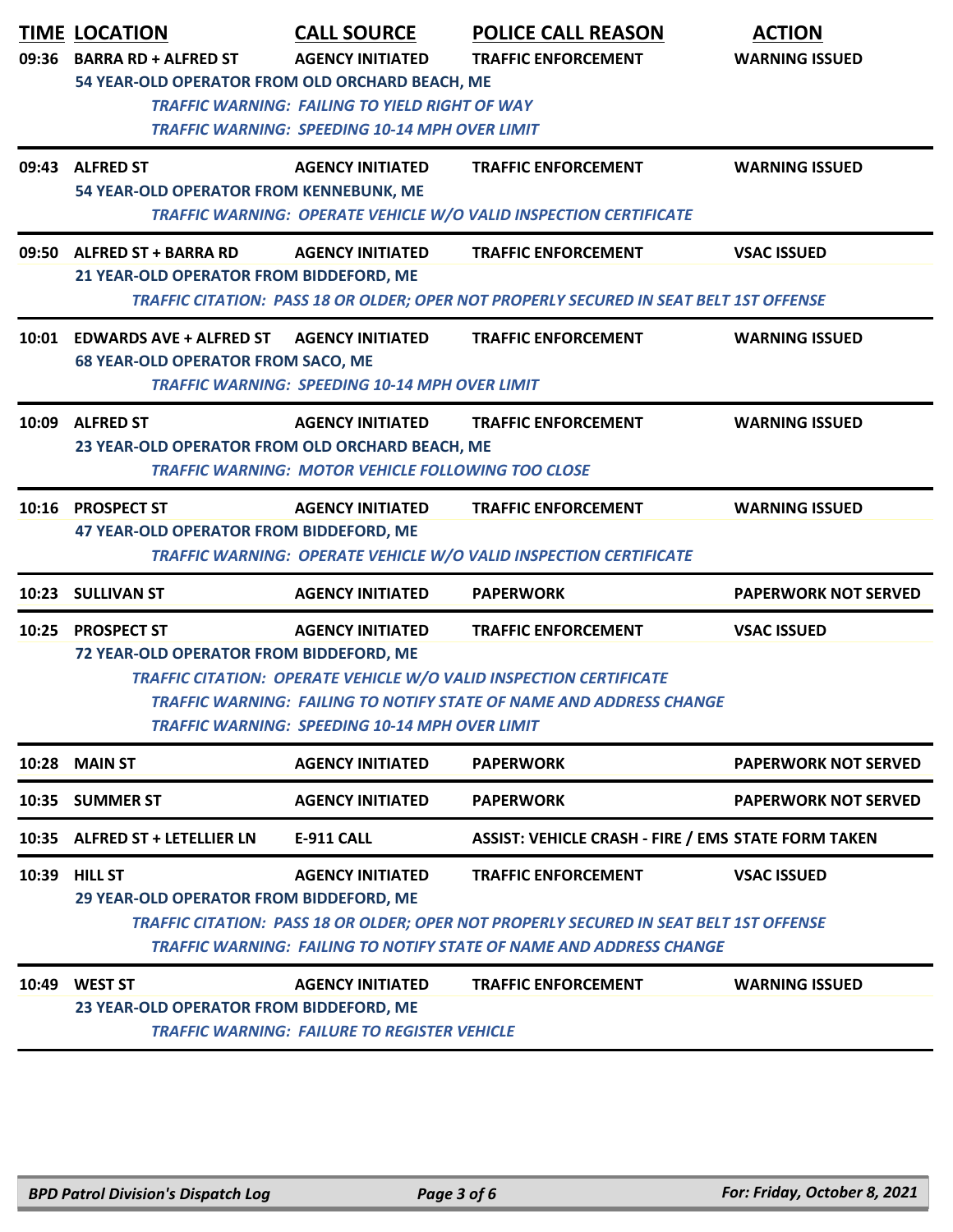| <b>TIME LOCATION</b>                            | <b>CALL SOURCE</b>                                            | <b>POLICE CALL REASON</b>                                                                                                                              | <b>ACTION</b>                |
|-------------------------------------------------|---------------------------------------------------------------|--------------------------------------------------------------------------------------------------------------------------------------------------------|------------------------------|
| 11:06 ALFRED ST + EMMONS PL                     | <b>AGENCY INITIATED</b>                                       | <b>TRAFFIC ENFORCEMENT</b>                                                                                                                             | <b>VSAC ISSUED</b>           |
| 70 YEAR-OLD OPERATOR FROM BUXTON, ME            |                                                               |                                                                                                                                                        |                              |
|                                                 |                                                               | <b>TRAFFIC CITATION: FAILING TO PRODUCE EVIDENCE OF VEHICLE INSURANCE</b>                                                                              |                              |
|                                                 |                                                               | <b>TRAFFIC CITATION: OPERATE VEHICLE W/O VALID INSPECTION CERTIFICATE</b>                                                                              |                              |
|                                                 | <b>TRAFFIC WARNING: FAILING TO CARRY VEHICLE REGISTRATION</b> |                                                                                                                                                        |                              |
|                                                 | <b>TRAFFIC WARNING: OPERATING A DEFECTIVE MOTOR VEHICLE</b>   | TRAFFIC WARNING: OPER. MV W/ EXPIRED MAINE LICENSE < OR = 90 DAYS                                                                                      |                              |
|                                                 | <b>TRAFFIC WARNING: SPEEDING 1-9 MPH OVER LIMIT</b>           |                                                                                                                                                        |                              |
|                                                 |                                                               |                                                                                                                                                        |                              |
| 11:22 ALFRED ST                                 | <b>AGENCY INITIATED</b>                                       | <b>TRAFFIC ENFORCEMENT</b>                                                                                                                             | <b>WARNING ISSUED</b>        |
| 57 YEAR-OLD OPERATOR FROM ARUNDEL, ME           |                                                               |                                                                                                                                                        |                              |
|                                                 |                                                               | <b>TRAFFIC WARNING: OPERATE VEHICLE W/O VALID INSPECTION CERTIFICATE</b>                                                                               |                              |
| 11:27 ALFRED ST                                 | <b>AGENCY INITIATED</b>                                       | <b>TRAFFIC ENFORCEMENT</b>                                                                                                                             | <b>WARNING ISSUED</b>        |
| 37 YEAR-OLD OPERATOR FROM OLD ORCHARD, ME       |                                                               |                                                                                                                                                        |                              |
|                                                 |                                                               | <b>TRAFFIC WARNING: OPERATE VEHICLE W/O VALID INSPECTION CERTIFICATE</b>                                                                               |                              |
| 11:31 ALFRED ST + WASHINGTON S AGENCY INITIATED |                                                               | <b>TRAFFIC ENFORCEMENT</b>                                                                                                                             | <b>VSAC ISSUED</b>           |
| 26 YEAR-OLD OPERATOR FROM BIDDEFORD, ME         |                                                               |                                                                                                                                                        |                              |
|                                                 | <b>TRAFFIC CITATION: SPEEDING 10-14 MPH OVER LIMIT</b>        |                                                                                                                                                        |                              |
|                                                 |                                                               | <b>TRAFFIC WARNING: FAILING TO NOTIFY STATE OF NAME AND ADDRESS CHANGE</b><br><b>TRAFFIC WARNING: OPERATE VEHICLE W/O VALID INSPECTION CERTIFICATE</b> |                              |
|                                                 |                                                               |                                                                                                                                                        |                              |
| 11:41 ALFRED ST                                 | <b>AGENCY INITIATED</b>                                       | <b>ALL OTHER</b>                                                                                                                                       | <b>SERVICES RENDERED</b>     |
| 11:44 FALL ST                                   | NON-EMERGENCY CALL HARASSMENT                                 |                                                                                                                                                        | <b>UNFOUNDED</b>             |
| 11:45 ALFRED ST + POOL ST                       | <b>AGENCY INITIATED</b>                                       | <b>TRAFFIC ENFORCEMENT</b>                                                                                                                             | <b>WARNING ISSUED</b>        |
| <b>48 YEAR-OLD OPERATOR FROM BIDDEFORD, ME</b>  |                                                               |                                                                                                                                                        |                              |
|                                                 |                                                               | <b>TRAFFIC WARNING: OPERATE VEHICLE W/O VALID INSPECTION CERTIFICATE</b>                                                                               |                              |
| 11:48 ELM ST                                    |                                                               | NON-EMERGENCY CALL VEHICLE CRASH - POLICE ONLY                                                                                                         | <b>SERVICES RENDERED</b>     |
| 12:22 ELM ST                                    | E-911 CALL                                                    | 911 MISUSE                                                                                                                                             | <b>SERVICES RENDERED</b>     |
| 12:46 BOULDER WAY                               | <b>E-911 CALL</b>                                             | <b>THEFT</b>                                                                                                                                           | <b>REPORT TAKEN</b>          |
| 13:18 OLD DOGS LN                               | <b>NON-EMERGENCY CALL SUSPICION</b>                           |                                                                                                                                                        | <b>SERVICES RENDERED</b>     |
| 13:37 ADAMS ST + MAIN ST                        |                                                               | NON-EMERGENCY CALL VEHICLE CRASH - POLICE ONLY                                                                                                         | <b>SERVICES RENDERED</b>     |
| 14:28 ALFRED ST                                 | <b>AGENCY INITIATED</b>                                       | <b>OUT FOR FOLLOW UP</b>                                                                                                                               | <b>SERVICES RENDERED</b>     |
| 14:51 ALFRED ST + WEST COLE RD                  | <b>NON-EMERGENCY CALL ROAD HAZARD</b>                         |                                                                                                                                                        | <b>SERVICES RENDERED</b>     |
| 15:03 HORRIGAN CT                               | NON-EMERGENCY CALL DISTURBANCE / NOISE                        |                                                                                                                                                        | <b>REPORT TAKEN</b>          |
| 15:03 ELM ST + DARTMOUTH ST                     |                                                               | NON-EMERGENCY CALL ASSIST: VEHICLE CRASH - FIRE / EMS STATE FORM TAKEN                                                                                 |                              |
| 15:10 PENNY AVE                                 | E-911 CALL                                                    | <b>ASSIST: MEDICAL   ECHO LEVEL</b>                                                                                                                    | <b>TRANSPORT TO HOSPITAL</b> |
| 15:16 CLEAVES ST                                | NON-EMERGENCY CALL HARASSMENT                                 |                                                                                                                                                        | <b>REPORT TAKEN</b>          |
| 16:16 FOSS ST                                   | <b>NON-EMERGENCY CALL SUSPICION</b>                           |                                                                                                                                                        | <b>REPORT TAKEN</b>          |
|                                                 |                                                               |                                                                                                                                                        |                              |

*BPD Patrol Division's Dispatch Log Page 4 of 6 For: Friday, October 8, 2021*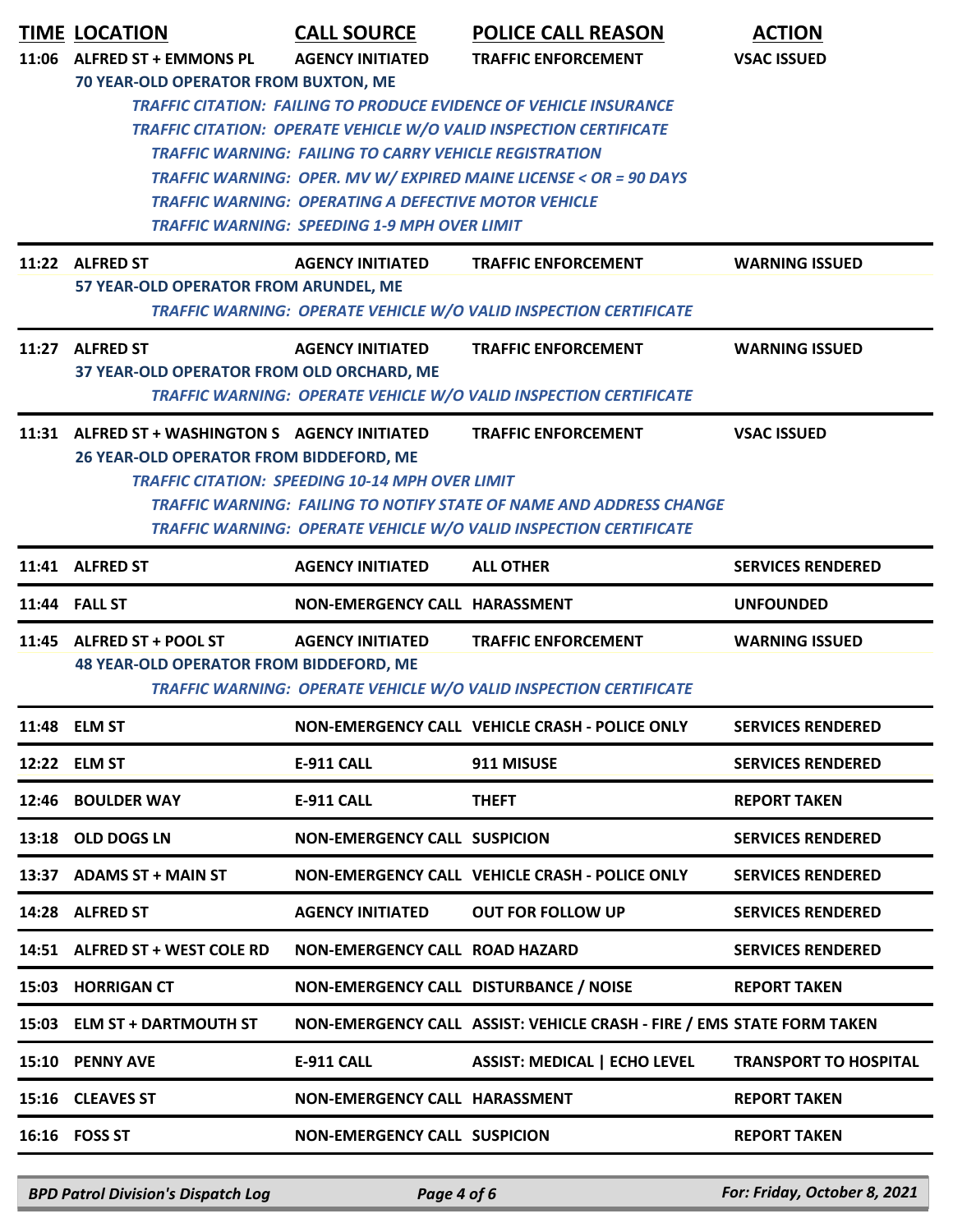| <b>TIME LOCATION</b><br>16:18 WEST ST                                                                                                                        | <b>CALL SOURCE</b><br><b>AGENCY INITIATED</b>                                    | <b>POLICE CALL REASON</b><br><b>OUT FOR FOLLOW UP</b>                                                       | <b>ACTION</b><br><b>SERVICES RENDERED</b> |
|--------------------------------------------------------------------------------------------------------------------------------------------------------------|----------------------------------------------------------------------------------|-------------------------------------------------------------------------------------------------------------|-------------------------------------------|
| 16:42 BOULDER WAY + ALFRED ST AGENCY INITIATED<br>81 YEAR-OLD OPERATOR FROM PORTLAND, ME                                                                     | <b>TRAFFIC WARNING: VIOLATION OF RED ARROW SIGNAL</b>                            | <b>TRAFFIC ENFORCEMENT</b>                                                                                  | <b>WARNING ISSUED</b>                     |
| 17:03 ELM ST<br><b>CHARGE: STALKING</b>                                                                                                                      | <b>AGENCY INITIATED</b>                                                          | <b>CRIM THREAT / TERRORIZING</b><br>DEFENDANT: MATTHEW RAYMOND CRESSEY  AGE: 40  RESIDENT OF: BIDDEFORD, ME | <b>SUMMONS ISSUED</b>                     |
| 17:12 ELM ST                                                                                                                                                 | <b>E-911 CALL</b>                                                                | <b>DRUNKENNESS</b>                                                                                          | <b>SERVICES RENDERED</b>                  |
| 17:14 ELM ST<br>28 YEAR-OLD OPERATOR FROM SACO, ME                                                                                                           | <b>AGENCY INITIATED</b><br><b>TRAFFIC WARNING: SPEEDING 10-14 MPH OVER LIMIT</b> | <b>TRAFFIC ENFORCEMENT</b>                                                                                  | <b>WARNING ISSUED</b>                     |
| 17:19 RAYMOND ST                                                                                                                                             | NON-EMERGENCY CALL ANIMAL COMPLAINT                                              |                                                                                                             | <b>SERVICES RENDERED</b>                  |
| 17:24 CLEAVES ST                                                                                                                                             | NON-EMERGENCY CALL HARASSMENT                                                    |                                                                                                             | <b>SERVICES RENDERED</b>                  |
| 17:26 BRACKETT ST                                                                                                                                            |                                                                                  | <b>NON-EMERGENCY CALL DOMESTIC COMPLAINTS</b>                                                               | <b>REPORT TAKEN</b>                       |
| 17:58 ELM ST                                                                                                                                                 | E-911 CALL                                                                       | <b>DRUNKENNESS</b>                                                                                          | <b>NEGATIVE CONTACT</b>                   |
| 18:23 MAIN ST                                                                                                                                                |                                                                                  | NON-EMERGENCY CALL VEHICLE CRASH - POLICE ONLY                                                              | <b>STATE FORM TAKEN</b>                   |
| 18:26 HORRIGAN CT                                                                                                                                            |                                                                                  | <b>NON-EMERGENCY CALL MENTAL ILLNESS CASES</b>                                                              | <b>SERVICES RENDERED</b>                  |
| 18:29 SOUTH ST                                                                                                                                               | <b>NON-EMERGENCY CALL CHECK WELFARE</b>                                          |                                                                                                             | <b>TRANSPORT TO HOSPITAL</b>              |
| 18:54 GRANITE ST                                                                                                                                             | E-911 CALL                                                                       | <b>VIOL OF BAIL CONDITIONS</b>                                                                              | <b>GONE ON ARRIVAL</b>                    |
| 19:11 GREEN ST                                                                                                                                               | <b>NON-EMERGENCY CALL ASSIST CITIZEN</b>                                         |                                                                                                             | <b>SERVICES RENDERED</b>                  |
| 19:14 HARDING ST                                                                                                                                             | <b>NON-EMERGENCY CALL PAPERWORK</b>                                              |                                                                                                             | <b>PAPERWORK NOT SERVED</b>               |
| 20:20 WASHINGTON ST                                                                                                                                          |                                                                                  | <b>NON-EMERGENCY CALL MENTAL ILLNESS CASES</b>                                                              | <b>SERVICES RENDERED</b>                  |
| 20:56 HAYFIELD RD + SOUTH ST                                                                                                                                 | <b>NON-EMERGENCY CALL DISABLED VEHICLE</b>                                       |                                                                                                             | <b>SERVICES RENDERED</b>                  |
| 21:02 ELM ST                                                                                                                                                 | <b>AGENCY INITIATED</b>                                                          | <b>PROTECTION FROM ABUSE SERVICE PAPERWORK SERVED</b>                                                       |                                           |
| 21:07 ALFRED ST<br>53 YEAR-OLD OPERATOR FROM BIDDEFORD, ME                                                                                                   | <b>AGENCY INITIATED</b><br><b>TRAFFIC WARNING: VIOLATION OF RED ARROW SIGNAL</b> | <b>TRAFFIC ENFORCEMENT</b>                                                                                  | <b>WARNING ISSUED</b>                     |
| 21:19 ALFRED ST + EDWARDS AVE AGENCY INITIATED<br>DEFENDANT: PHAL SAO  AGE: 47  RESIDENT OF: BIDDEFORD, ME<br><b>CHARGE: OPERATE VEHICLE WITHOUT LICENSE</b> |                                                                                  | <b>TRAFFIC ENFORCEMENT</b>                                                                                  | <b>SUMMONS ISSUED</b>                     |
| 21:19 BIRCH ST                                                                                                                                               |                                                                                  | NON-EMERGENCY CALL ATTEMPTED/THREATENED SUICIDE REPORT TAKEN                                                |                                           |
| 21:49 OLD DOGS LN                                                                                                                                            | <b>NON-EMERGENCY CALL ALARM - POLICE</b>                                         |                                                                                                             | <b>BUILDING CHECK/SECURE</b>              |
| 22:46 BRADBURY ST                                                                                                                                            | <b>E-911 CALL</b>                                                                | <b>ASSIST: MEDICAL</b>                                                                                      | <b>TRANSPORT TO HOSPITAL</b>              |

*BPD Patrol Division's Dispatch Log Page 5 of 6 For: Friday, October 8, 2021*